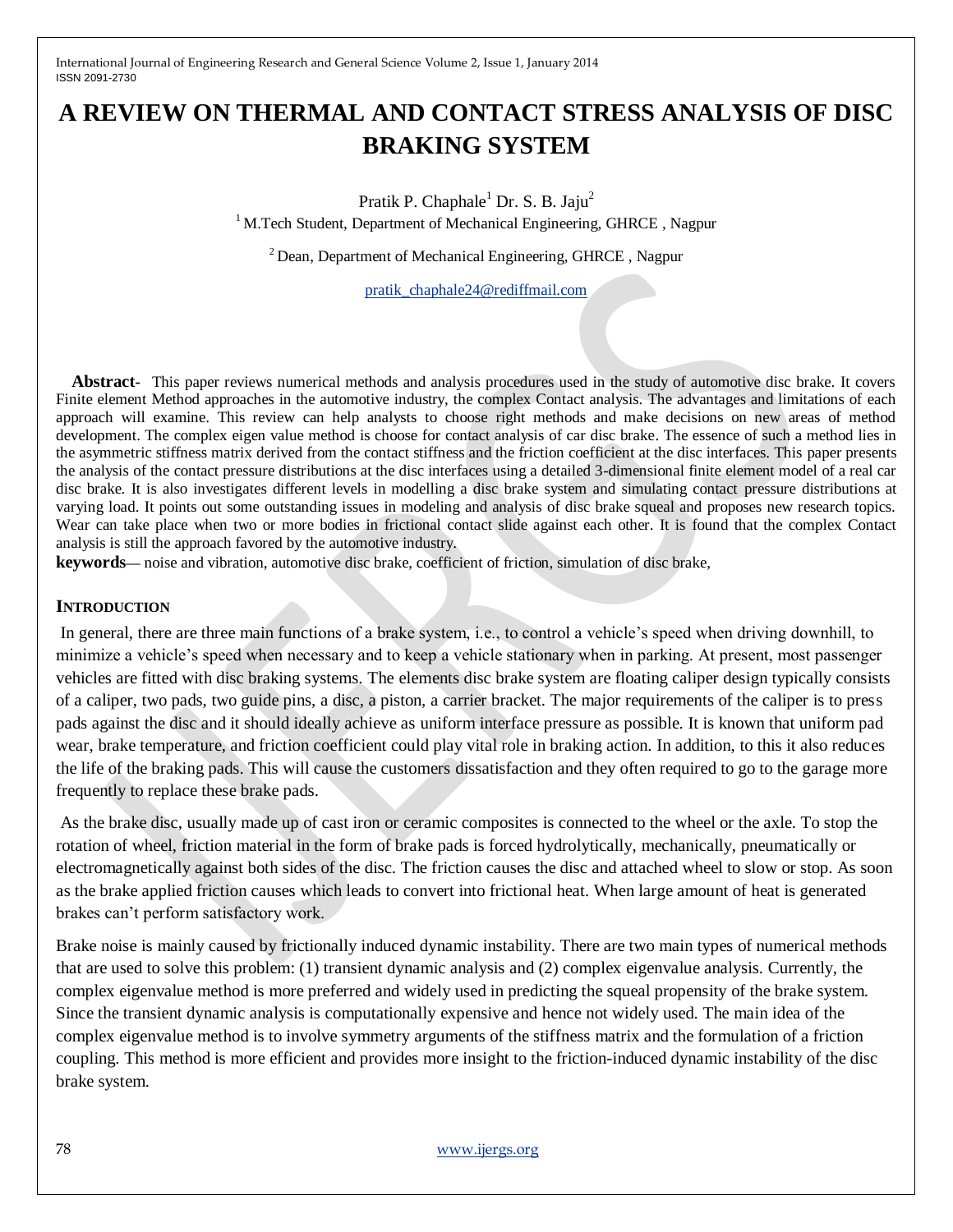In the present study, an investigation of disc brake squeal is performed by complex eigenvalue method by using FE software. This FE method uses nonlinear static analysis to calculate the friction coupling prior to the complex eigenvalue extraction. Thus, the effect of no uniform contact and other nonlinear effects are incorporated. A systematic analysis is used to investigate the effects of parameters, such as the the stiffness of the disc, hydraulic pressure, the rotational velocity of the disc, the coefficient of frictional contact between the disc and the pads on the disc brake squeal. Hence, the simulations are to be done to reduce the brake noise of the disc braking system.

# **DESCRIPTION OFBRAKE NOISE**

## *A. Classification of Brake Noise*

 The According to different vibration frequency range, the brake noise can be divided into low frequency and high frequency vibration noise. The vibration frequency of low frequency vibration noise was 200-400Hz.

### *B. Brake Noise Generation Mechanism*

Brake noise is due to brake vibration during braking. If the change of friction force between friction plate and brake disc is too large and fast during the braking, it can cause the brake disc and the friction plate to vibrate. When the vibration

frequency up to a certain value, they will produce different brake noise. At present, there were several opinions about the mechanism of brake noise. Generally, it can be divided into two types: one is "Self-Excitation Theory"; the other is "Hot Spots Theory ". "Self-Excitation Theory" considers the cause of brake noise as self-excited vibration or resonance in brake parts."Hot Spots Theory" considers that the hot spots which generate by brake disc during braking cause vibration noise. Hot spots refer to the spot temperature higher than other regions on the brake disc during braking process. The generation of spot due to the actual contact



**Figure1 Brake Disc Thickness Variation** 

area is a very small area when brake disc and the friction plate relative velocity reach a certain value, so the friction surface has uneven heating. As the brake disc is a rotating, so hot spot is also changing and brake noise and vibration aroused.

# **BRAKE TORQUE VARIATION**

 As the friction force changes between the brake disc and friction plate results in the brake torque fluctuations, this phenomenon called as the brake torque variation. It will cover the following aspects.

### *A.Brake Disc Thickness Variation*

The brake disc thickness variation refers to the brake disc thickness change when brake disc contact with the friction plate along circumference. In the braking process it will always close contact with the brake disc surface at both ends so the disc thickness changing will lead to the both the end. . When the change value of disc thickness over a certain range (generally considered to be when  $15 \sim 20 \,\mu$  m). The change of brake disc thickness mainly generated by following aspects:

1) Manufacturing errors. Mainly refers to the brake disc surface processing errors, including two parallel faces.

 2) Using wear and tear. In some situation, the used disc may have different wear everywhere and resulting in uneven thickness.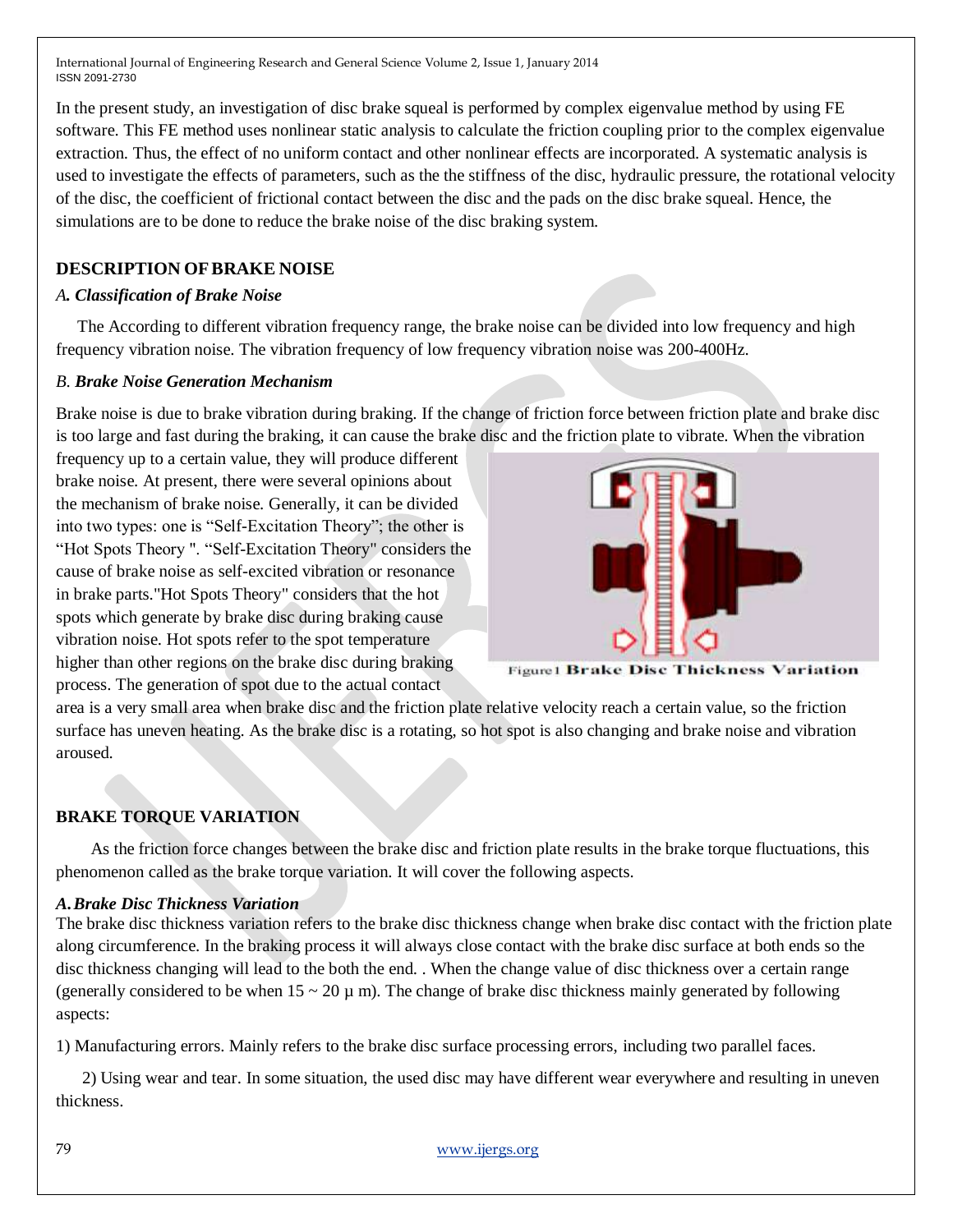3) Brake thermal expansion and thermal erosion. The brake disc heat expansion when braking will impact on casting microstructure and result in uneven thickness of the brake disc.

#### *B. Brake Disc Side face Run-Out (SRO)*

 Brake disc side face run-out refers to the axial direction change along circumference of brake disc. When disc rotating, the ends location of the friction will changes. It will cause brake pressure and brake torque fluctuations. The side face run-out phenomenon will cause the brake disc thickness change because of uneven brake wear. Side face run-out has some the formation situations:

1) Manufacturing errors. Beside the side face run-out, the processing error between vehicle wheel hub and brake disc connected surface will further enlarge DTV.

2) Installation error.

## *B.Brake Vibrate under High Temperature*

 Because of the frequent braking action heat is generated as the results in which brake disc temperature raises. Although brake disc thickness variation and brake side face run-out are the main factor in brake vibrate, the brake disc thickness variation and side face run-out meet the requirements under static condition, is still possible occur brake variation during braking. Because braking is heat generated processing. With the brake disc temperature raise, it will cause disc surface thermal expansion and thermal deformation. Temperature differences on disc surface generate different level of thermal expansion and thermal deformation as a result thickness of brake disc may be varies.

### **Methodology and numerical model**

### **1. Complex eigenvalue extraction**

 For brake squeal analysis, the most important source of nonlinearity is the frictional sliding contact between the pads and disc. ABAQUS allows for a convenient, but general definition of contact interfaces by specifying the contact surface and the properties of the interfaces. Starting from preloading the brake, rotating the disc, and then extracting natural frequencies and complex eigenvalues, this new approach combines all steps in run. The complex eigen problem is solved using the subspace projection method. The governing equation of the system is as



Figure.2 Brake Disc Side face Run-Out

$$
Mx + Cx + Kx = 0
$$

Where M is the mass matrix, C is the damping matrix, which includes friction-induced contributions, and K is the stiffness matrix.

The governing equation can also be rewritten as

$$
(\mu^2 M + \mu C + K)\Phi = 0
$$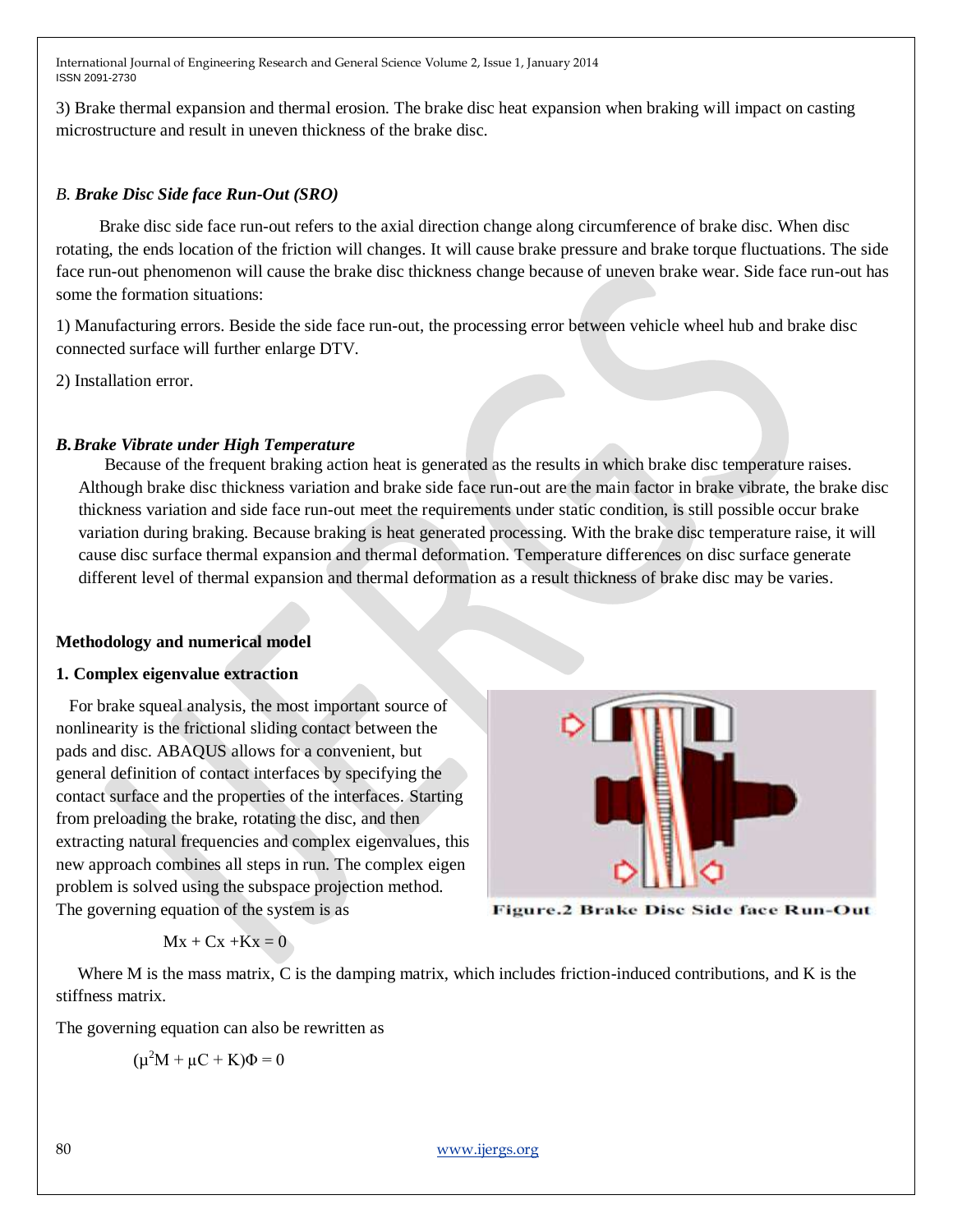Where  $\mu$  is the eigen value and  $\Phi$  is the corresponding eigenvector. Eigen values and eigenvectors may be complex. In order to solve the complex eigen problem, the system is symmetrised by ignoring the damping matrix C and the unsymmetric contributions to the stiffness matrix K. The N eigenvectors obtained from the symmetric eigenvalue problem

are expressed in a matrix as  $[\Phi/1, \ldots, \Phi/N]$ . Next, the original matrices are projected onto the subspace of N eigenvectors.

$$
M^* = (\Phi_1, ..., \Phi_N)^T M(\Phi_1, ..., \Phi_N)
$$
  

$$
C^* = (\Phi_1, ..., \Phi_N)^T C(\Phi_1, ..., \Phi_N)
$$

And

 $K^* = (\Phi_1, \ldots, \Phi_N)^T K (\Phi_1, \ldots, \Phi_N),$ 

Then,

The projected complex eigen problem becomes

 $(\mu^2 M^* + \mu C^* + K^*) \Phi^* = 0$ 

Finally, the complex eigenvectors of the original system can be obtained by

 $\Phi = (\Phi_1, \ldots, \Phi_N)^T \Phi^*$ 

 A more detailed description of the algorithm may be found in. The complex eigenvalue can be expressed as  $\mu \rightarrow \infty$  is the real part of, indicating the stability of the system, and  $\omega$  is the imaginary part of  $\mu$ . The generalized displacement of the disc system x, can then be expressed as

 $X = Ae^{\mu t} = e^{\alpha t} (A_1 \cos \omega t + A_2 \sin \omega t)$ 

This analysis determines the stability of the system. When the system is unstable, becomes positive and squeals noise occurs. The term damping ratio is defined as  $-\alpha/(\Pi|\omega|)$ . If the damping ratio is negative the brake system becomes unstable, and vice versa. The purpose of this analysis is to reduce the damping ratio.

### **2 Finite element model**

A disc brake system consists of a disc that rotates about the axis of a wheel, a calliper– piston assembly where the piston slides inside the calliper that is mounted to the vehicle suspension system, and a pair of brake pads. When hydraulic pressure is applied, the piston is pushed forward to press the inner pad against the disc and simultaneously the outer pad is pressed by the calliper against the disc. The brake model used in this study is a simplified version of a disc brake system which consists of a disc and a pair of brake pads. Two brake pads which consist of the contact plates and back plates are pressed against the disc so as to generate a friction torque to reduce the disc rotation. The contact plates are made of an organic friction material and the back plates are made of steel material. The FE mesh is generated using 3- dimensional continuum elements for the disc and pads, where a fine mesh is used in the contact regions. The contact frictional interactions are defined between both sides of the contact plates of the pads and the disc. A constant angular velocity and constant frictional coefficient of the disc are used for simulation. The disc is completely fixed at the five counter-bolt holes.

# **METHODS OF CONTROL BRAKE NOISE**

It shows some important conclusions and put forward some suggestions about controlling the brake noise based on the analysis of various factors. The conclusions are as following:

1) Using more precise manufacturing and installation demand, reducing the variation of original brake disc thickness and jumpiness of end face to reduce variation caused by the original size;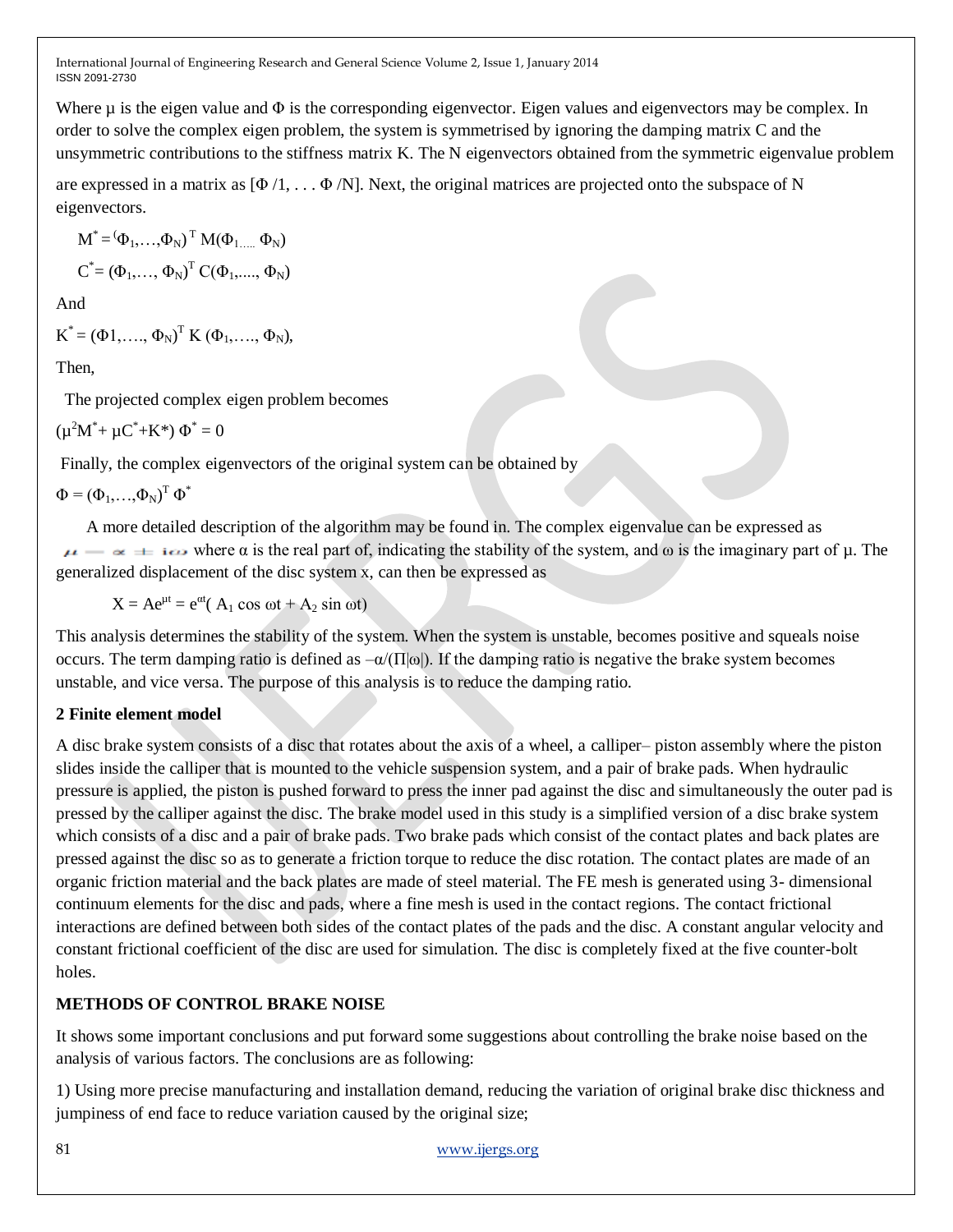2) Using good heat dissipation and good heat fading performance materials to manufacture the brake discs or friction plate in order to reduces the deformation caused by temperature changes and braking torque variation;

3) Using appropriate friction plate to reduce the coefficient of friction under keep the enough braking torque, and control the speed stability and temperature stability of the coefficient of friction.

#### **Types of disc brake friction material**

 A commercial brake lining usually contains more than 20 different constituent. There are four types of brake lining which are commonly used

- **Organic brake lining with asbestos material.**
- Semi metallic or resin bonded metallic linings  $\therefore$  50 weight % metal content.
- $\blacksquare$  Low metallic linings: < 50 weight % metal content.
- Non metallic linings: non metal content

#### **Design considerations**

- **Larger diameter rotors more will be brake power with the same amount of clamp force than a smaller diameter** rotor.
- The higher the frictional coefficient of the pad, more brake power will be generated.
- Depends upon the type of material used for the brake rotor.
- $\blacksquare$  Speed Sensitive Coefficient of friction drops as the speed of the vehicle increases.
- **Pressure Sensitive Coefficient of friction typically drops as more clamp force is generated.**
- **Temperature Sensitive Coefficient of friction typically drops as the temperature of the brake system increases.**
- More surface area of brake system, better heat dissipation via convection.

#### **Conclusion**

 This paper reviews the studies of the contact pressure distribution of a solid disc brake as a result of structural modifications. Before modifications, the simulation is done on the basis different models of different degrees of complexity for contact analysis and stress analysis. Base on the analysis, it not only just replacing the friction plate, but also change the structural design and careful selection of brake friction parts in order to minimize brake noise. The sequel can be reduced by modifying the shape of the brake pads. The damping material also helps to reduce the brake noise.

| <b>SR</b> | <b>TITLE OF</b>                                                                  | <b>NAME OF</b>                                   | NAME OF                                                                        | <b>PURPOSE OF WORK</b>                                       | <b>REMARK</b>                                                                                                                                                                                                                                                                                                         |
|-----------|----------------------------------------------------------------------------------|--------------------------------------------------|--------------------------------------------------------------------------------|--------------------------------------------------------------|-----------------------------------------------------------------------------------------------------------------------------------------------------------------------------------------------------------------------------------------------------------------------------------------------------------------------|
| .NO       | <b>PAPER</b>                                                                     | <b>AUTHOR</b>                                    | <b>JOURNAL</b>                                                                 |                                                              |                                                                                                                                                                                                                                                                                                                       |
|           | Analysis of<br>disc brake<br>squeal using<br>the complex<br>eigenvalue<br>method | P. Liu, H.<br>Zheng, C.<br>Cai, K.H.<br>Ang, G.R | Appli<br>$[1]$<br>ed<br><b>Acoustics</b><br>68<br>$[2]$ $(2007$<br>$603 - 615$ | complex<br>capability<br>of<br>(FE)<br>software  <br>element | In this paper an investigation The squeal can be reduced by<br>of disc brake squeal is decreasing the coefficient of<br>performed by using the new friction, increasing the stiffness<br>eigenvalue of the disc, using damping<br>the finite   material on the back plates of the<br>pads, and modifying the shape of |
|           |                                                                                  |                                                  |                                                                                | ABAQUS version 6.4                                           | the brake pads                                                                                                                                                                                                                                                                                                        |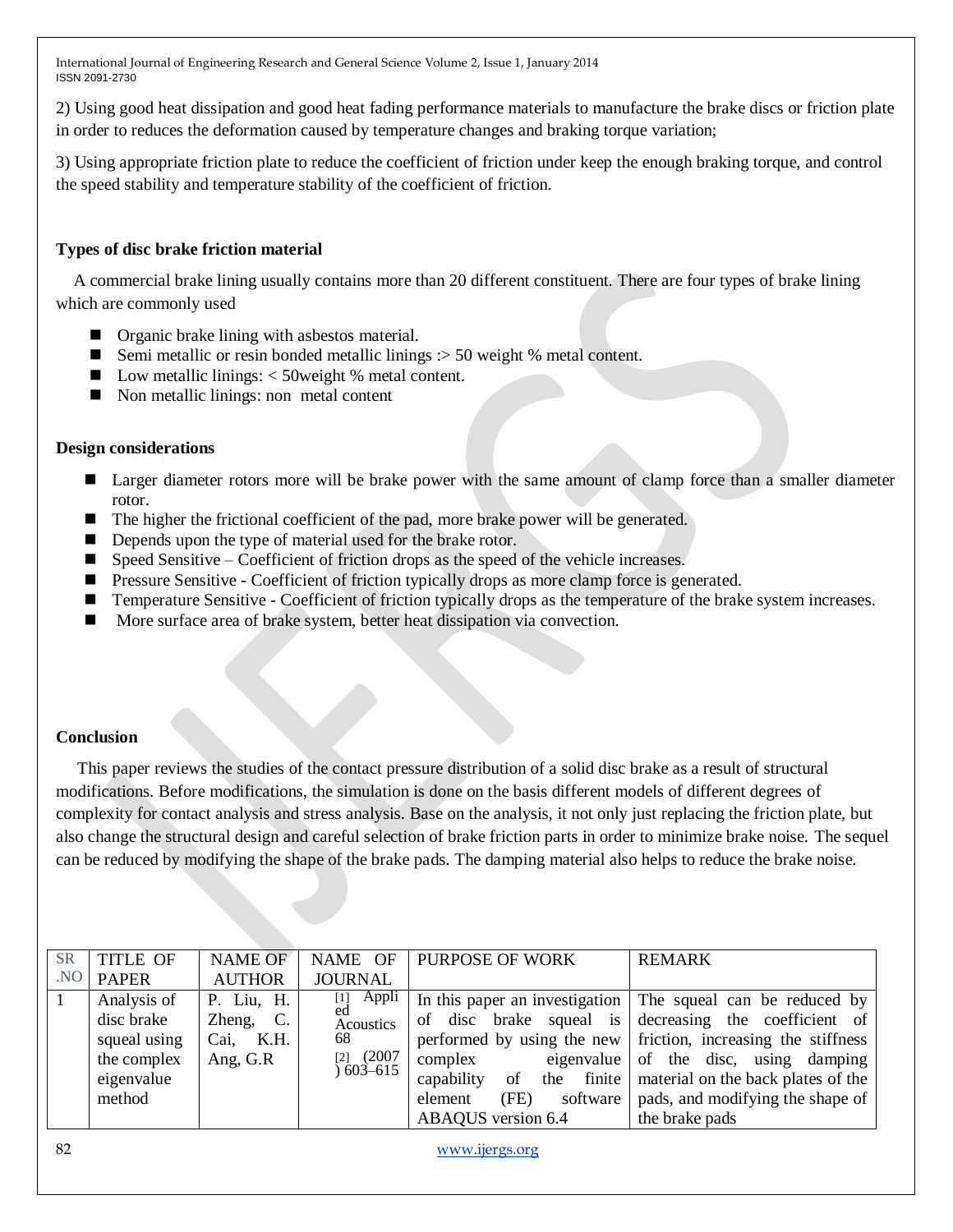| $\overline{2}$ | Prediction of<br>Disc Brake<br>Contact<br>Pressure<br>Distributions<br>Finite<br>by<br>Element<br>Analysis | Abd rahim<br>bakar<br>abu<br>& Huajiang<br>Ouyang | Jurnal<br>Teknologi,<br>43(A)<br>Dis.<br>$2005:21-36$ | This<br>the<br>paper<br>presents<br>analysis<br>of<br>the<br>contact<br>pressure distributions at the<br>disc/pad interfaces using a<br>detailed 3-dimensional finite<br>element model of a real car<br>disc brake. | Modifications on the geometry<br>and materials of disc brake<br>components were performed to<br>search for a more<br>uniform<br>contact pressure distribution                                                                                                                                                                                                                                                                                                                                                                                                                                    |
|----------------|------------------------------------------------------------------------------------------------------------|---------------------------------------------------|-------------------------------------------------------|---------------------------------------------------------------------------------------------------------------------------------------------------------------------------------------------------------------------|--------------------------------------------------------------------------------------------------------------------------------------------------------------------------------------------------------------------------------------------------------------------------------------------------------------------------------------------------------------------------------------------------------------------------------------------------------------------------------------------------------------------------------------------------------------------------------------------------|
| 3              | of<br>Analysis<br>heat<br>conduction<br>disk<br>in<br>a<br>brake system                                    | Faramarz<br>Talati, Salm<br>an Jalalifar          | <b>2010 IEEE</b>                                      | In this paper analysis of heat<br>conduction in disc brake and<br>factor affecting brake fluid<br>vaporization is observed.                                                                                         | temperature of the pad increases<br>and consequently heat soaking to<br>brake fluid increases and this<br>brake<br>fluid<br>cause<br>may<br>vaporization. Therefore another<br>provision that should be taken<br>into account is to use a brake<br>fluid with an appropriate DOT<br>rating regarding to minimum dry<br>and wet boiling points.                                                                                                                                                                                                                                                   |
| 4              | Research on<br>Brake Noise<br>of Air Disc<br><b>Brake</b>                                                  | Li Jin, Xu<br>Jianchang,<br>Luo Fang              | <b>2010IEEE</b>                                       | to control brake noise of disc<br>braking system.                                                                                                                                                                   | In this paper different methods<br>are suggested for controlling the<br>noise of disc brake.                                                                                                                                                                                                                                                                                                                                                                                                                                                                                                     |
| 5              | Performance<br><sub>of</sub><br>Disc<br>$\mathbf{a}$<br><b>Brake</b><br>Friction<br>Material               | Pradnya<br>Kosbe,<br>Chittaranja<br>n More        | <b>2010IEEE</b>                                       | In this paper the performance<br>of disc brake friction material<br>tested on the basis<br>of<br>experience and trial and error<br>method.                                                                          | This<br>paper<br>investigate<br>the<br>coefficient of friction variation is<br>determined at various speeds and<br>pressures.                                                                                                                                                                                                                                                                                                                                                                                                                                                                    |
| 6              | A Study on<br>Optimal<br><b>Braking</b><br>Control<br>Using<br>Adhesion<br>Coefficient                     | Hanmin<br>$\&$<br>Lee<br>GildongKi<br>m           | 2007IEEE.                                             | vibration<br>In these<br>paper<br>characteristics of automobile<br>disc brake and pad is studied.                                                                                                                   | <b>Based</b><br>the<br>review<br>of<br>on<br>four<br>researcher<br>degrees<br>of<br>freedom<br>nonlinear<br>dynamics<br>model of brake disk and pads is<br>established. Numerical method is<br>taken to study the impacts of<br>brake pressure, shape parameter<br>and the brake disk's initial<br>velocity<br>the<br>vibration<br>on<br>characteristics of brake disk and<br>pads. The results show that<br>the vibrations in the tangent<br>directions intensify<br>corresponding<br>to the increase of brake pressure,<br>and decrease when the relatively<br>velocity excels certain values. |

#### **REFERENCES:**

[1] P. Liu, H. Zheng, C. Cai, K.H. Ang, G.R. Liu "Analysis of disc brake squeal using the complex eigenvalue method" Applied Acoustics 68 (2007) 603–615